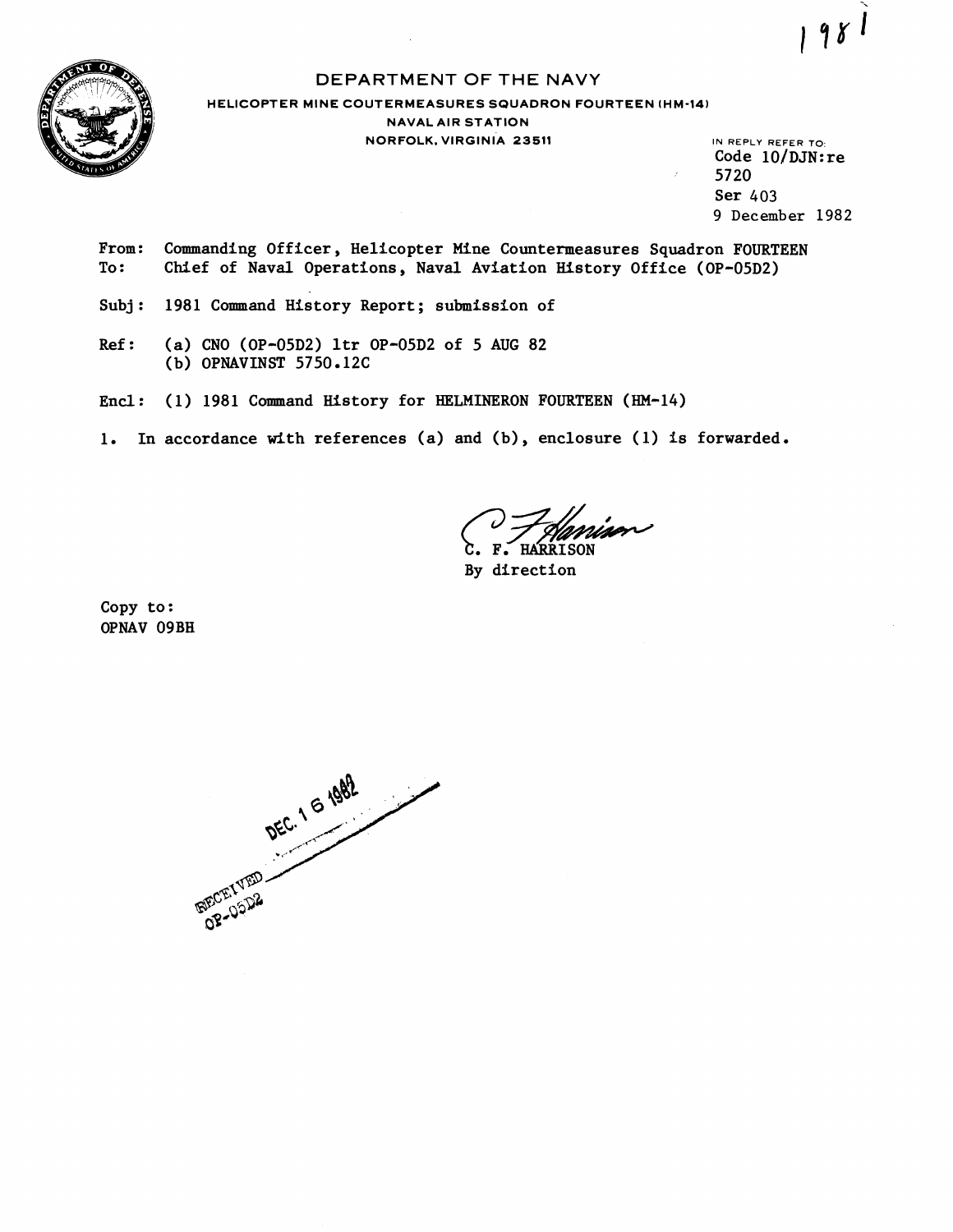# 1981 COMMAND HISTORY FOR HELMINERON FOURTEEN (HM-14)

HM-14 was assigned under Helicopter Sea Control Wing ONE (HSCW-1) with a primary mission to neutralize enemy mines. The squadron is capable of rapid deployment and can operate from either aviation capable vessels or shore bases. During 1981 the squadron was under the command of Commander F. T. Massey, USN.

### CHRONOLOGY OF EVENTS 1 JANUARY - 31 DECEMBER 1981

# **January**

3 Squadron completed 1 week of MCM training conducted in Persian Gulf embarked USS CORONADO.

4 Transit to Indian Ocean for continued **AMCM** training.

5 Conducted mechanical sweep training for 6 days.

- 14 Inport Bahrain, Persian Gulf.
- 23 Relieved on-scene by HM-16.
- 24 Departed Bahrain.
- 25 Arrived Norfolk, Virginia.

#### February

28 Squadron Officers conducted Formal Dining-In.

#### March

- 9 Deployed aboard USS NASHVILLE for MCM work-up exercise.
- 20 Returned to Naval Air Station, Norfolk, Virginia, from work up exercise.
- 30 HM-14 ADMAT Inspection by CHSCW-1.
- 31 ADMAT Inspection completed.

## April

23 HM-14 presented the CNO Safety Award for 1980.

24 Deployed aboard USS NASHVILLE for MCM Task Group 1-81 cruise to Northern Europe/Med. Established HM-14 Detachment 2 in Norfolk.

26 Inport Charleston, South Carolina.

27 Underway/In-transit to Europe.

 $\mathbf 1$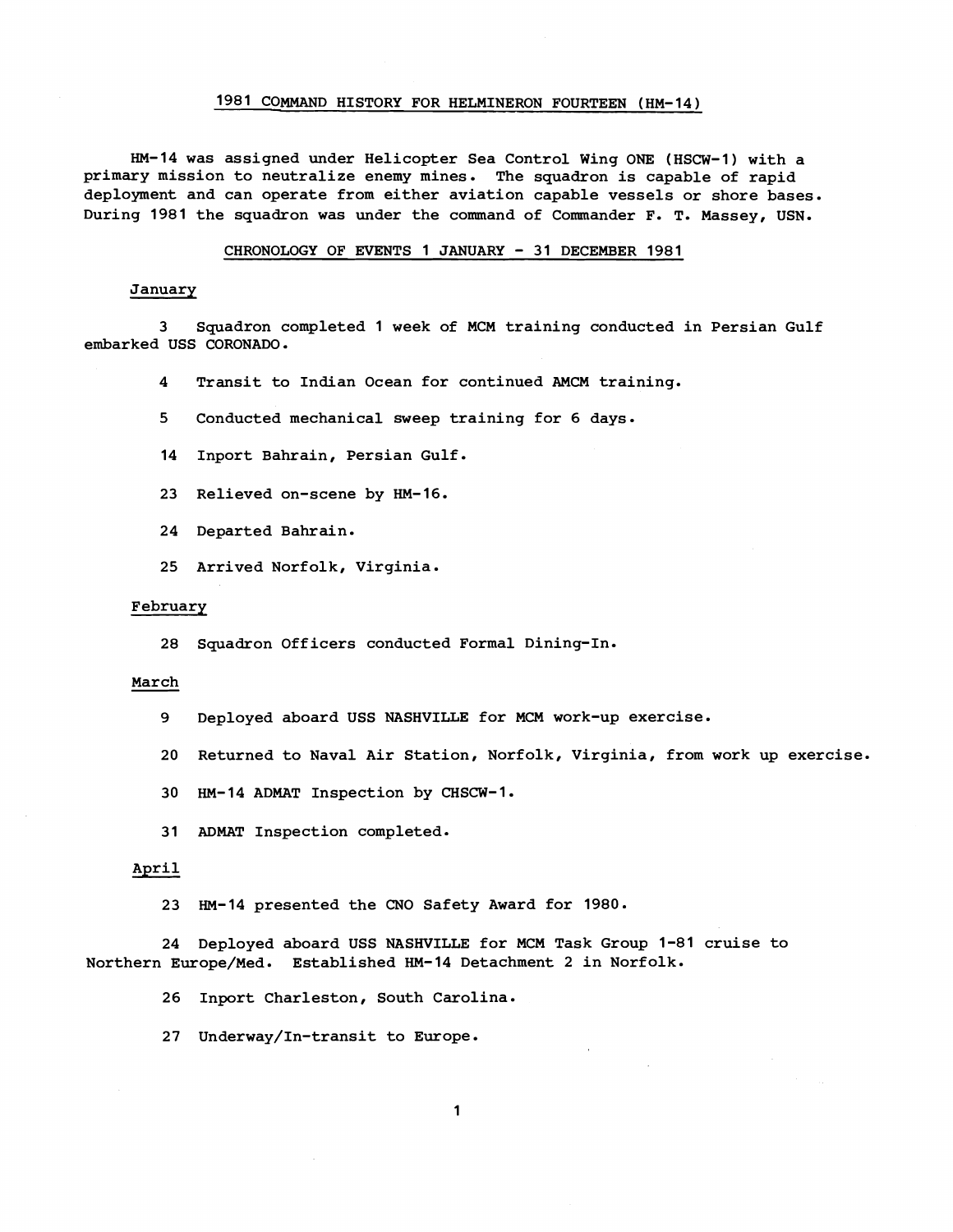May

- 8 Inport Ponta Delgada, Azores due to bad weather.
- 11 Underway enroute to Zeebrugge, Belgium.
- 12 Celebrated squadron third birthday. Three years accident-free flying.
- 21 Inport Zeebrugge, Belgium.
- 25 Underway for AMCM operations.
- 26 AMCM Demonstration.
- 28 Inport Zeebrugge, Belgium.

#### June

- 1 Underway for transit to Firth of Forth, Scotland.
- **<sup>t</sup>**4 Commenced Exercise Roebuck-81 (NATO AMCM/SMCM Joint exercise; Firth of Forth, Scotland).
	- 10 Completed Exercise Roebuck-81.
	- 11 Inport Leith, Scotland.
- 13 HM-14 Detachment I1 sent two (2) RH-53D's to Roosevelt Roads, Puerto Rico for VOD support.
	- 16 Underway for transit to Portsmouth, England.
	- 20 Inport Portsmouth, England.
	- **23** Underway for transit to Rota, Spain

# June

- 26 Inport Naval Station, Rota, Spain.
- **30** Exercise CORMORAN-81 (Spanish Bilateral AMCM/SMCM Exercise) and

HM-l4/uSS NASHVILLE Mine Warfare Readiness Certification Inspection (MRCI). HM-14 Detachment I1 returned to Norfolk. 30 Exe<br>
/USS NASHV<br>
hment II r<br>
July<br>
3 Und

**3** Underway to Souda Bay, Crete.

8 HM-14 Detachment I1 transported Assistant Secretary of Defense and official entourage from Pentagon to Fort Eustis, Virginia and return.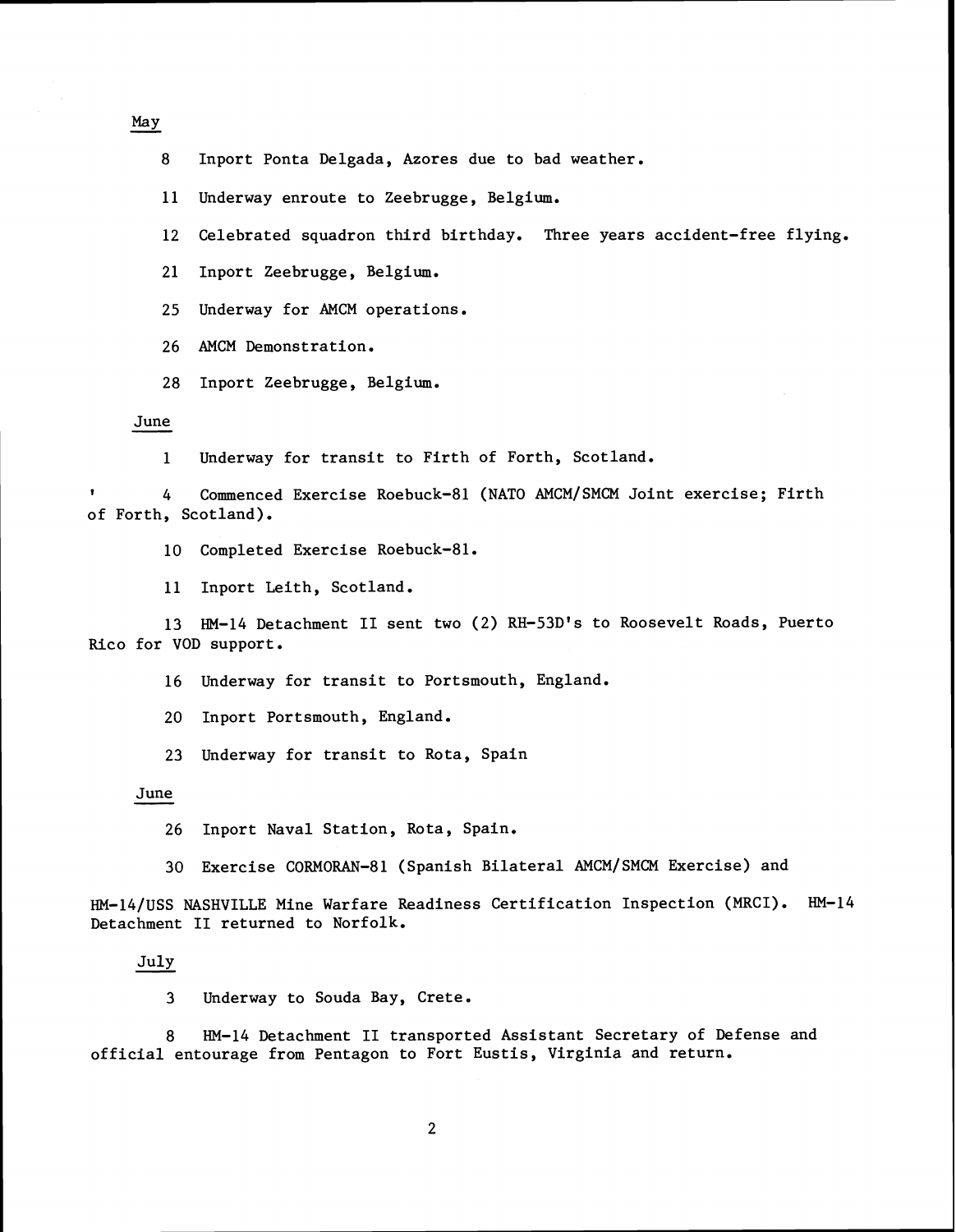10 Exercise Damsel Fair-81 (Greek Multi-National AMCM/SMCM Exercise; Souda Bay, Crete).

- 18 Completed Damsel Fair-81.
- 19 Transit to Athens, Greece.
- 21 Inport Athens.
- 25 Underway for Special Operation under COMSIXTHFLT.
- 31 Inport Athens, Greece.

# August

- 2 Underway for transit to Izmir, Turkey.
- 4 Commenced Exercise Deft Fighter-81.
- 6 Completed Exercise Deft Fighter-81.
- 7 Inport Izmir, Turkey.
- 10 Underway in transit to Palma de Mallorca, Spain.
- 18 Inport Palma.
- 21 Underway for AMCM Demonstration.

# August

- 22 Inport Palma.
- 23 HM-14 Detachment I1 participated in Airshow at Westfield, MA.
- 28 Underway and in transit to Lisbon, Portugal.

# September

- 2 Inport Lisbon, Portugal.
- **5** Underway for Exercise Ocean Safari.
- 12 HM-14 Detachment I1 participated in Airshow in Stoneybrook, New York.
- 19 Transit to Norfolk, Virginia.

26 HM-14 Detachment I1 participated in Airshows at NAS Patuxent River, Maryland and NAS Oceana, Virginia.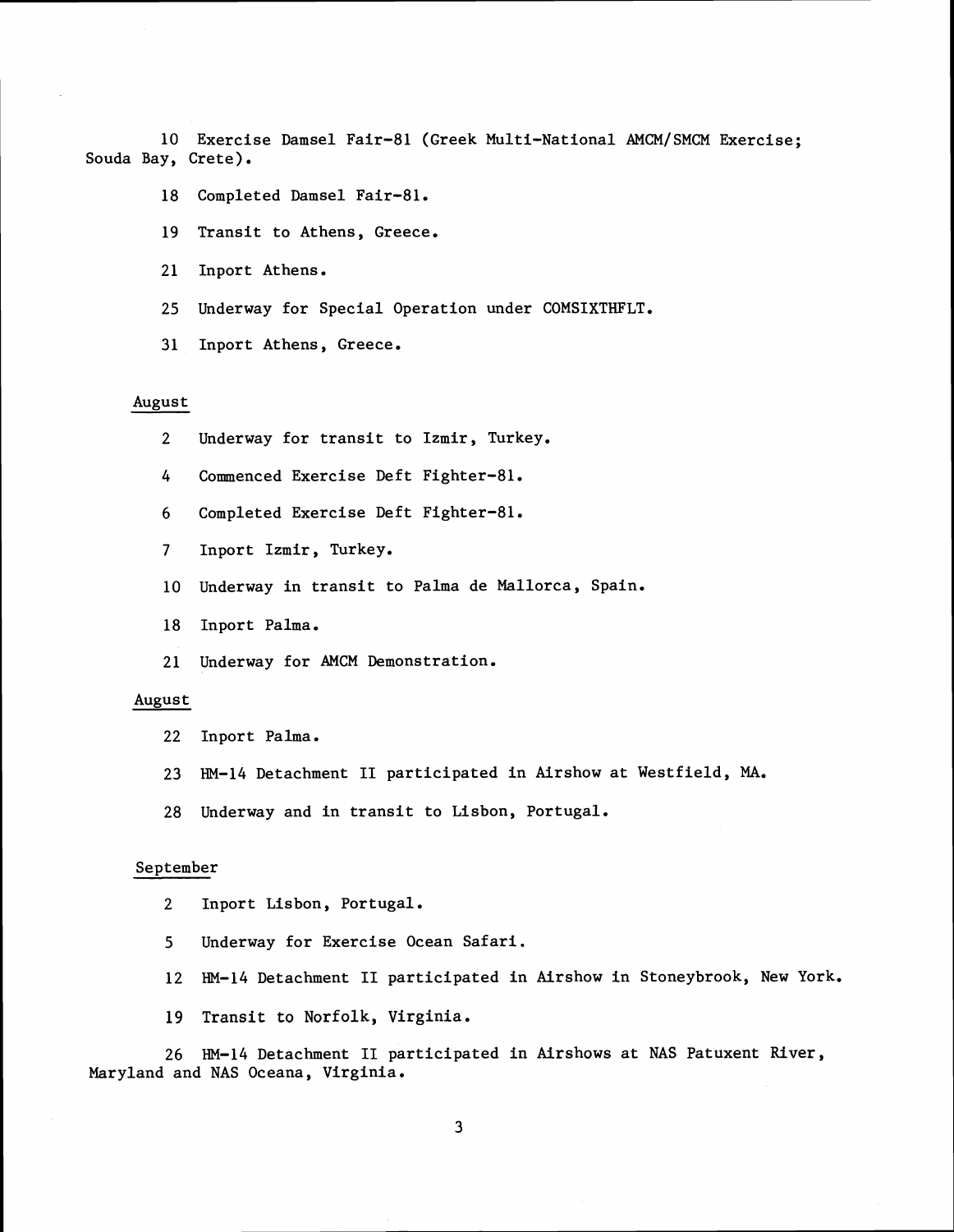# October

- 10 Inport Norfolk, Virginia
- 20 CHSCW-1 conducted Corrosion Inspection.
- 25 Participated in Airshow at Lake Charles, Lousiana.

### November

- 5 MCM Department formed at HM-14.
- 12 Logistics Mission, USS AMERICA (CV-66).
- 14 Participated in Airshow at VMI, Lexington, Virginia.
- 18 Squadron NATOP's evaluation conducted.
- 25 Off-loaded USS EISENHOWER (CVN-69).

### December

9 Participated in 11 plane "Stallion Flight" with HM-12 and HM-16 by providing 4 RH-53D's.

- 11 Logistics Mission, USS AMERICA (CV-66).
- 16 Provided airborne back-up for logistics.

#### NARRATIVE SUMMARY

#### January

HM-14 had received JCS tasking in 1980 to establish an Airborne Mine Countermeasures **(AMCM)** capability in the Straits of Hormuz/Persian Gulf area. In January 1981 the squadron departed Bahrain for Norfolk, VA a nine month deployment.

## February

The squadron began to prepare for an upcoming deployment to Europe. Many squadron members were able to take leave after returning from the nine month deployment to the Indian Ocean.

# March

The squadron deployed aboard USS NASHVILLE (LPD-13) for an AMCM work-up cruise to refamiliarize themselves with LPD operations. Upon the squadron's return an Administrative Material Inspection was conducted by COMHELSEACONWING ONE.

 $\boldsymbol{4}$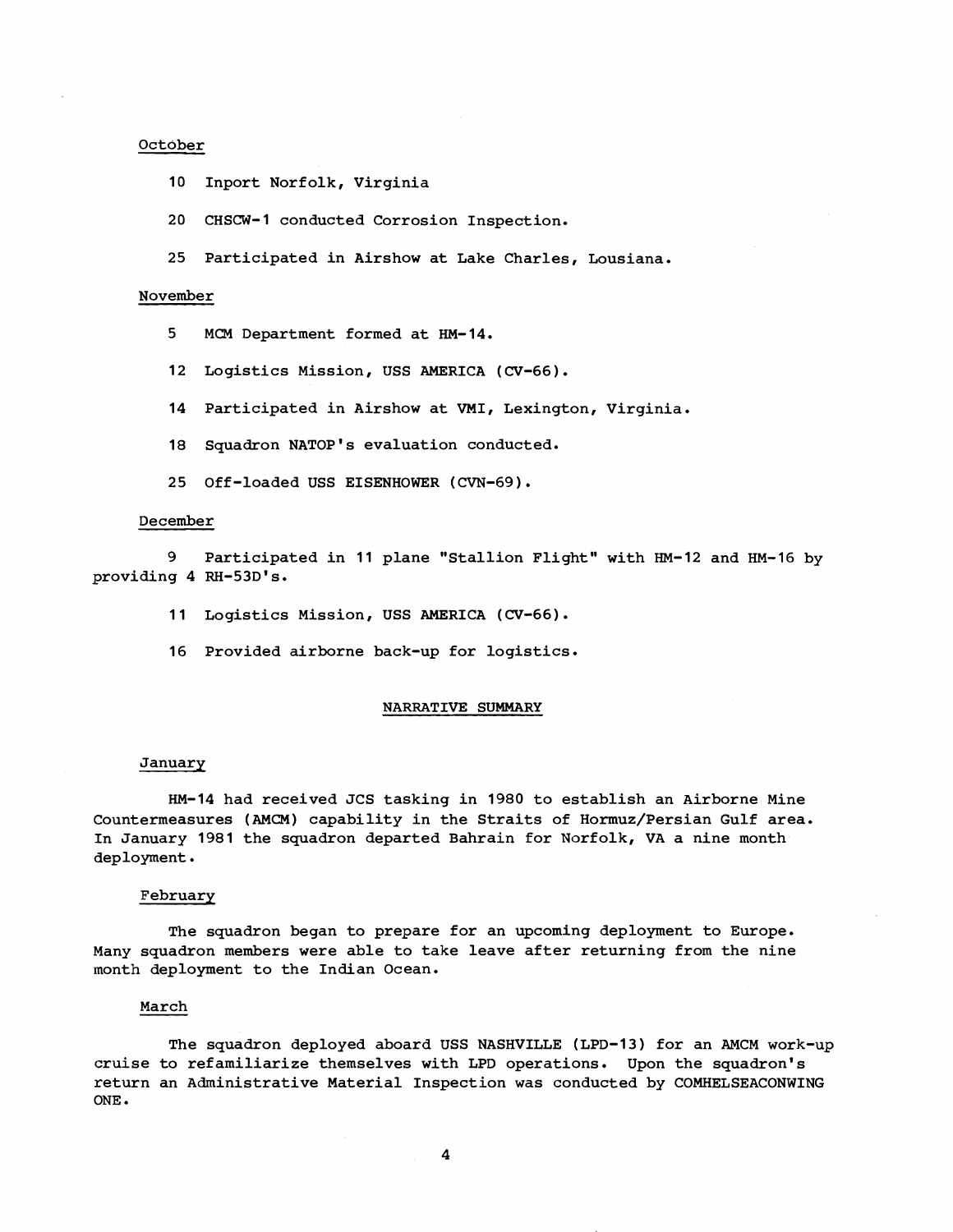April<br>The squad The squadron continued to prepare for the upcoming deployment. The preparation included various briefings for squadron members and dependents. From 20 to 23 April the squadron conducted the load-out of all equipment aboard USS NASHVILLE. HM-14 left Norfolk on 24 April for a planned six month deployment. HM-14 Detachment TWO was established to remain in Norfolk. The NASHVILLE arrived in Charleston two days later to rendezvous with other units of the MCM task group .

# May

During the crossing of the Atlantic, squadron flight ops consisted of practice AMCM flights and deck landing qualifications. Bad weather in the Eastern Atlantic forced the task group to make an unscheduled stop in Porta Delgada, Azores. The task group got underway a few days later for Zeebrugge, Belgium. An AMCM demonstration was held off the Belgian coast for members of the Belgian Military and the press.

## June

The MCM Task Group departed Zeebrugge for Firth of Forth, Scotland. HM-14 participated in Exercise Roebuck-81. The exercise was a joint airborne and surface MCM exercise with units from United Kingdom, Belgium, The Netherlands, Norway, Denmark, and Germany. Upon completion of the exercise the MCM Task Group had a 3 day inport period in Edinburgh/Leith, Scotland. The task group then sailed to Rota, Spain, via Portsmouth, England, to participate in Exercise CORMORAN-81 along with units from Spain. HM-14 Detachment TWO sent two aircraft to Naval Air Station, Roosevelt Roads on the USS NIMITZ (CVN-68) for VOD support.

# July

The task group departed Rota for Souda Bay, Crete to participate in exercise Damsel Fair 1981. The squadron operated with Greek surface elements to sweep practice minefields around the island. Upon completion of Damsel Fair, the task group transited to Athens, Greece. The NASHVILLE and HM-14 were called upon in Athens to participate in a special operation with Sixth Fleet units. After completion of this mission, HM-14 and USS NASHVILLE returned to Athens, Greece.

# August

In early August HM-14 participated in exercise Deft Fighter 81 in Izmir, Turkey. During this exercise the squadron participated with Turkish surface units. After participating in Deft Fighter, an exercise debrief was held inport at Izmir. The task group then sailed to Palma de Mallorca, Spain. While in Palma the squadron conducted an AMCM demonstration. Back in CONUS, HM-14 Detachment TWO provided a helicopter to drop the U. S. Army parachute team at an airshow at Westfield, Mass.

5